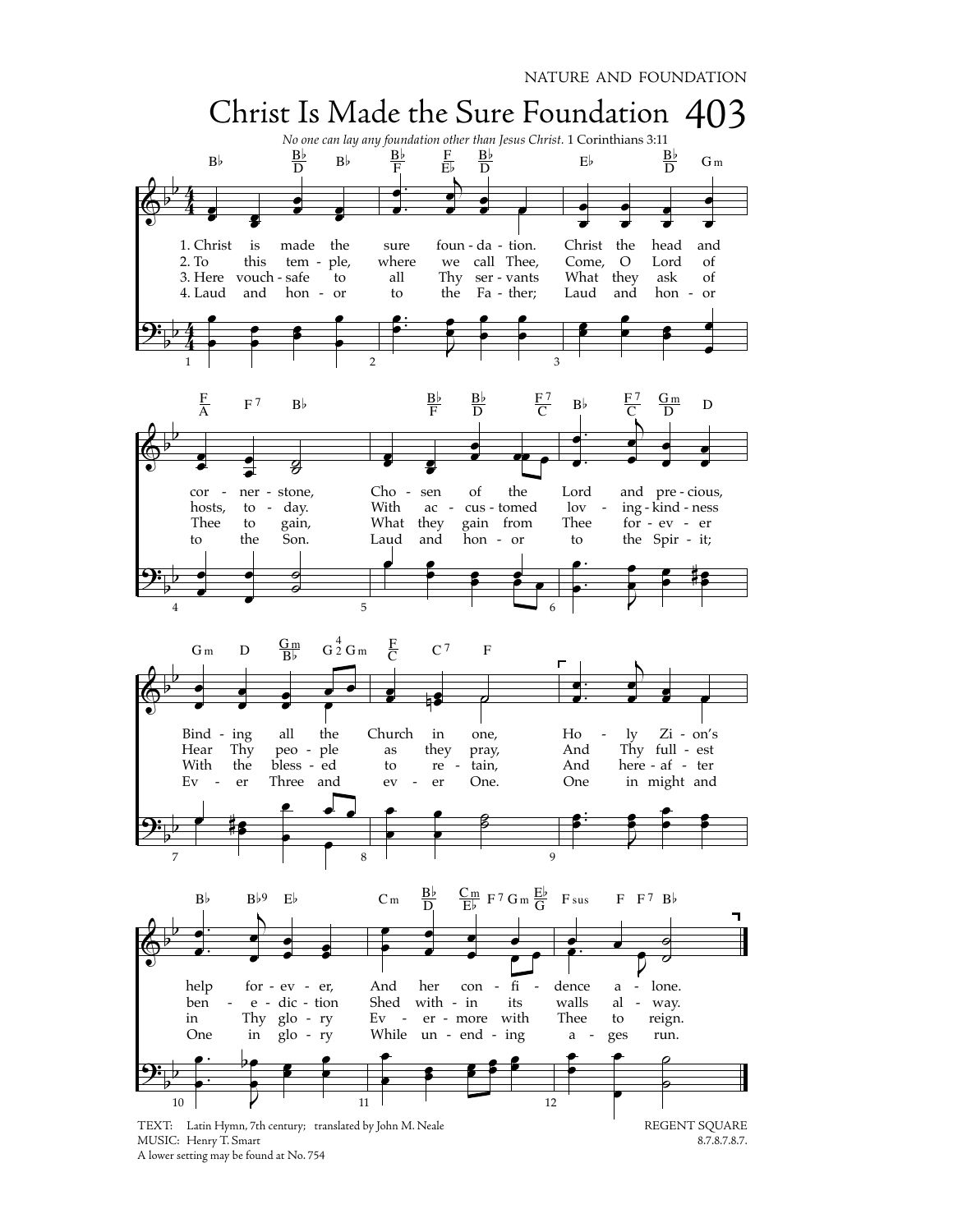ASPIRATION AND CONSECRATION

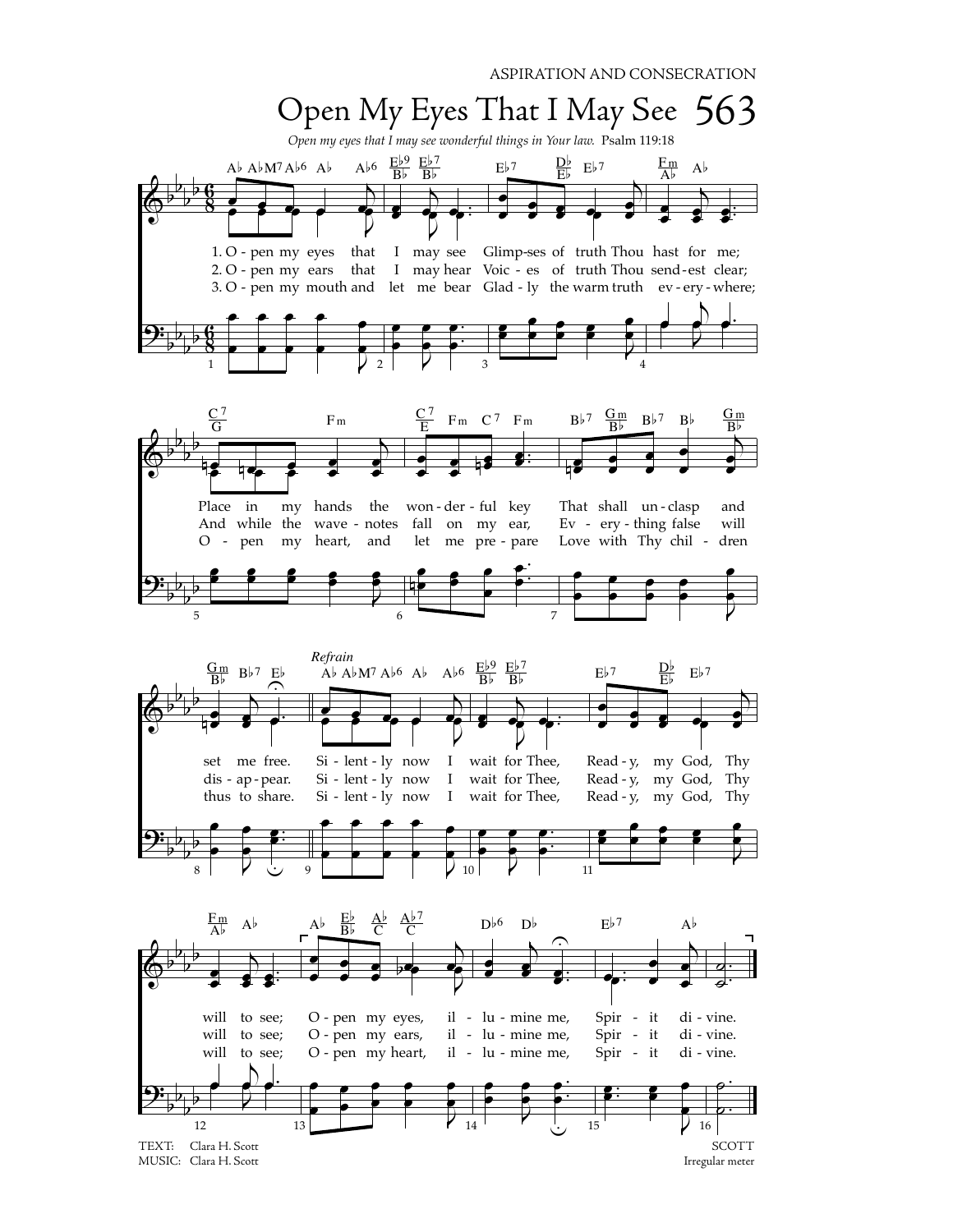



<sup>\*</sup>Maracas and other rhythm instruments may b. used.

Text and Music: Copyright © 1975 by Hope Publishing Com vany, Carol Stream, IL 60188. International copyright secured.<br>All rights reserved. Used by permission.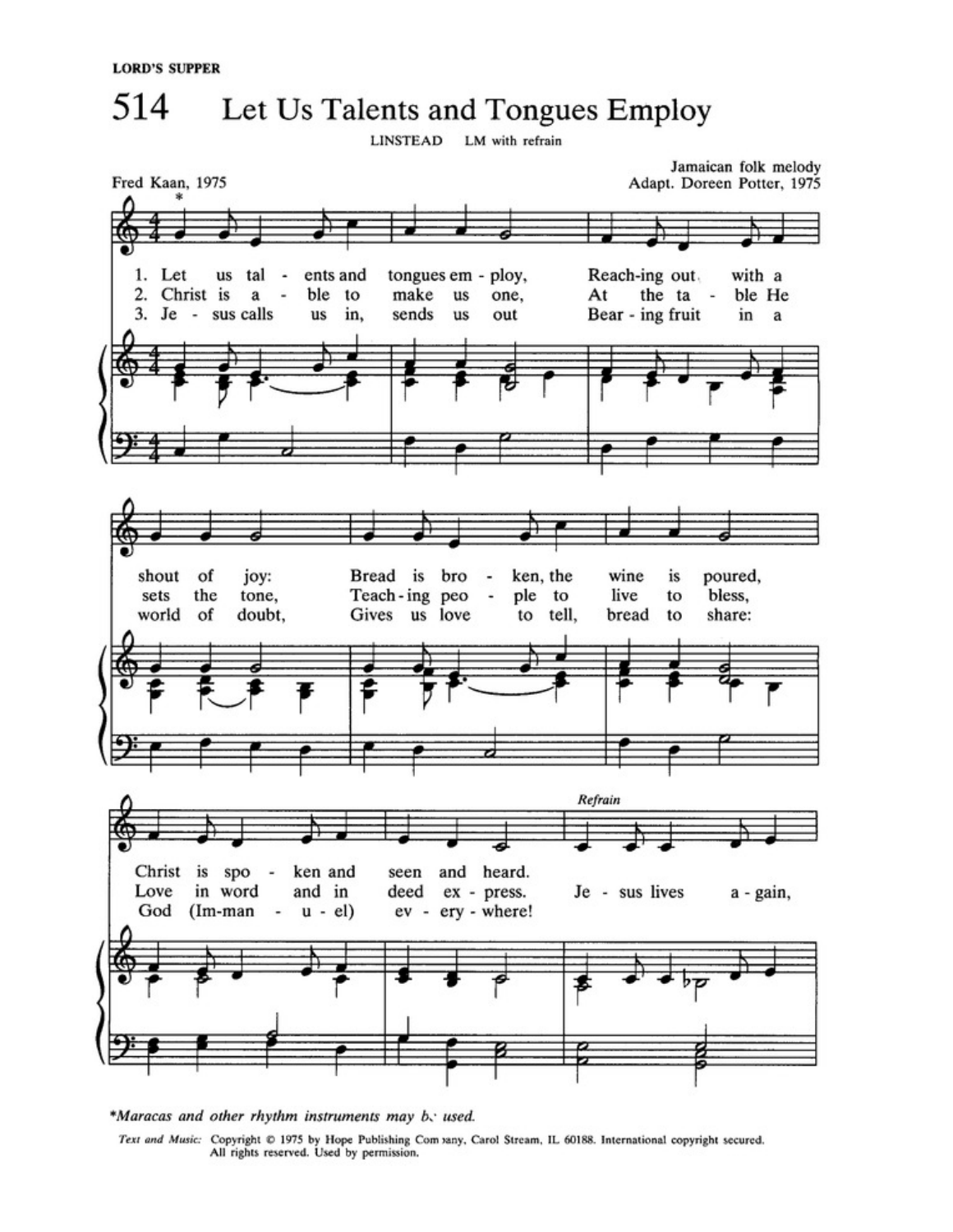**LORD'S SUPPER**